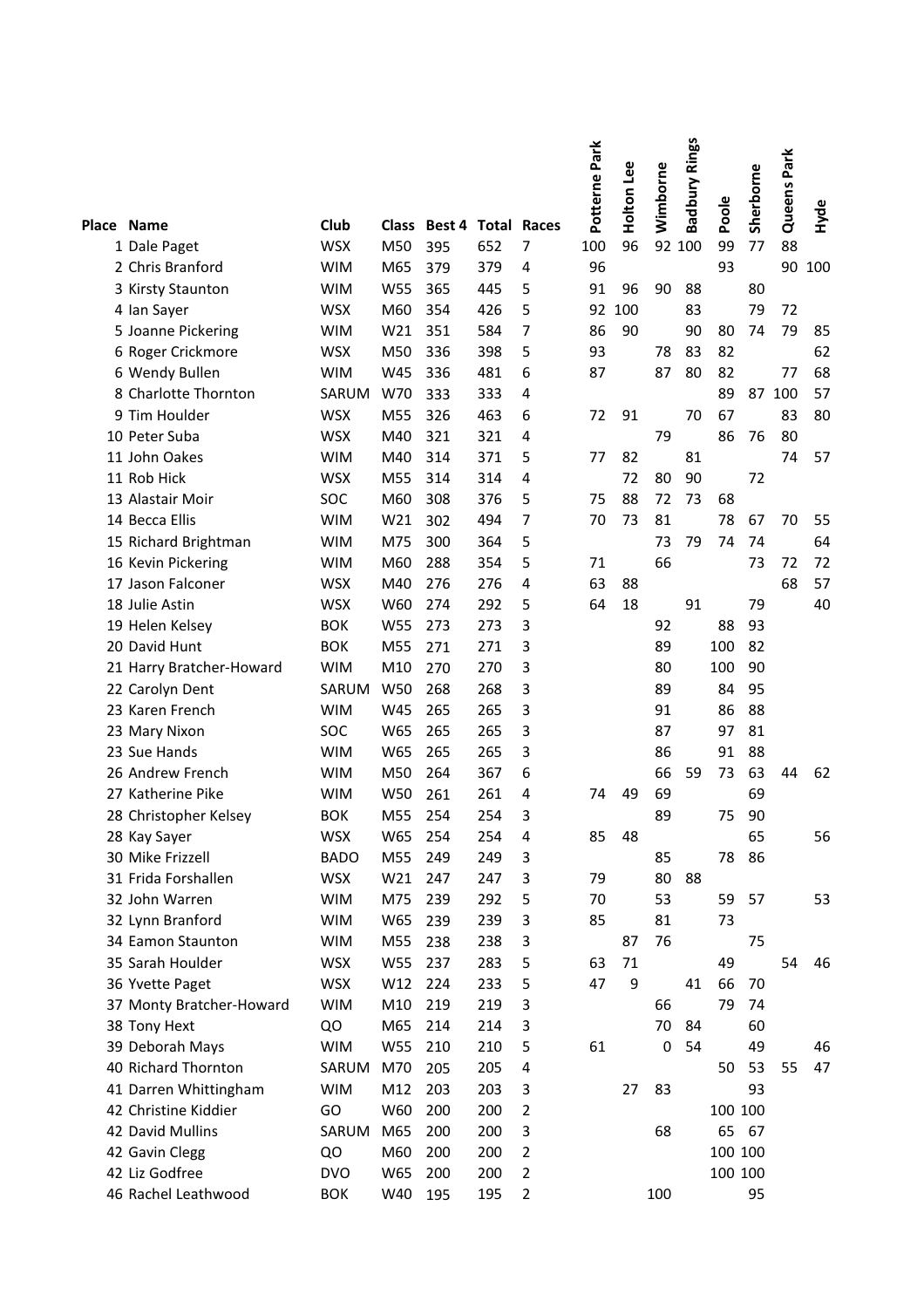| 47 Tina Stratford   | <b>WSX</b>                                                                                                                                                                                                                                                                                                                                                                                                                                                                                                                                                                                                                                                                                                                                                                                                                            | W40                                                                                                                                                                                                                                                                                                                                                                                                                                                                                                                                                              | 194                                                                                                                                                                                                                                                                                                             |                                                                                                                                                                                                                                                                                                    | 3                                                                                                                                                                                                                                                                                                                                                                                      | 83                                                                                                                                                                                                                                                                                                                                                                                                                                                                                                                                                                                                              |          |                      |                                                                             | 57                               |                                                                                                                                                                               |                                                                                                                                                                                                                             | 54 |
|---------------------|---------------------------------------------------------------------------------------------------------------------------------------------------------------------------------------------------------------------------------------------------------------------------------------------------------------------------------------------------------------------------------------------------------------------------------------------------------------------------------------------------------------------------------------------------------------------------------------------------------------------------------------------------------------------------------------------------------------------------------------------------------------------------------------------------------------------------------------|------------------------------------------------------------------------------------------------------------------------------------------------------------------------------------------------------------------------------------------------------------------------------------------------------------------------------------------------------------------------------------------------------------------------------------------------------------------------------------------------------------------------------------------------------------------|-----------------------------------------------------------------------------------------------------------------------------------------------------------------------------------------------------------------------------------------------------------------------------------------------------------------|----------------------------------------------------------------------------------------------------------------------------------------------------------------------------------------------------------------------------------------------------------------------------------------------------|----------------------------------------------------------------------------------------------------------------------------------------------------------------------------------------------------------------------------------------------------------------------------------------------------------------------------------------------------------------------------------------|-----------------------------------------------------------------------------------------------------------------------------------------------------------------------------------------------------------------------------------------------------------------------------------------------------------------------------------------------------------------------------------------------------------------------------------------------------------------------------------------------------------------------------------------------------------------------------------------------------------------|----------|----------------------|-----------------------------------------------------------------------------|----------------------------------|-------------------------------------------------------------------------------------------------------------------------------------------------------------------------------|-----------------------------------------------------------------------------------------------------------------------------------------------------------------------------------------------------------------------------|----|
| 48 David Lee        | <b>NGOC</b>                                                                                                                                                                                                                                                                                                                                                                                                                                                                                                                                                                                                                                                                                                                                                                                                                           | M75                                                                                                                                                                                                                                                                                                                                                                                                                                                                                                                                                              | 190                                                                                                                                                                                                                                                                                                             |                                                                                                                                                                                                                                                                                                    | 3                                                                                                                                                                                                                                                                                                                                                                                      |                                                                                                                                                                                                                                                                                                                                                                                                                                                                                                                                                                                                                 |          | 68                   |                                                                             | 67                               | 55                                                                                                                                                                            |                                                                                                                                                                                                                             |    |
| 49 Richard Keighley |                                                                                                                                                                                                                                                                                                                                                                                                                                                                                                                                                                                                                                                                                                                                                                                                                                       | M70                                                                                                                                                                                                                                                                                                                                                                                                                                                                                                                                                              | 189                                                                                                                                                                                                                                                                                                             |                                                                                                                                                                                                                                                                                                    | 5                                                                                                                                                                                                                                                                                                                                                                                      | 62                                                                                                                                                                                                                                                                                                                                                                                                                                                                                                                                                                                                              |          |                      | 40                                                                          | 43                               |                                                                                                                                                                               | 39                                                                                                                                                                                                                          |    |
| 50 David Nixon      | SOC                                                                                                                                                                                                                                                                                                                                                                                                                                                                                                                                                                                                                                                                                                                                                                                                                                   | M70                                                                                                                                                                                                                                                                                                                                                                                                                                                                                                                                                              | 187                                                                                                                                                                                                                                                                                                             |                                                                                                                                                                                                                                                                                                    | 3                                                                                                                                                                                                                                                                                                                                                                                      |                                                                                                                                                                                                                                                                                                                                                                                                                                                                                                                                                                                                                 |          | 61                   |                                                                             | 64                               |                                                                                                                                                                               |                                                                                                                                                                                                                             |    |
| 51 Jackie Hallett   | <b>BOK</b>                                                                                                                                                                                                                                                                                                                                                                                                                                                                                                                                                                                                                                                                                                                                                                                                                            | W55                                                                                                                                                                                                                                                                                                                                                                                                                                                                                                                                                              | 186                                                                                                                                                                                                                                                                                                             |                                                                                                                                                                                                                                                                                                    | $\overline{2}$                                                                                                                                                                                                                                                                                                                                                                         |                                                                                                                                                                                                                                                                                                                                                                                                                                                                                                                                                                                                                 |          |                      |                                                                             |                                  | 86                                                                                                                                                                            |                                                                                                                                                                                                                             |    |
| 52 Chloe Potter     | <b>BOK</b>                                                                                                                                                                                                                                                                                                                                                                                                                                                                                                                                                                                                                                                                                                                                                                                                                            | W18                                                                                                                                                                                                                                                                                                                                                                                                                                                                                                                                                              | 184                                                                                                                                                                                                                                                                                                             |                                                                                                                                                                                                                                                                                                    | 2                                                                                                                                                                                                                                                                                                                                                                                      |                                                                                                                                                                                                                                                                                                                                                                                                                                                                                                                                                                                                                 |          |                      |                                                                             | 96                               |                                                                                                                                                                               |                                                                                                                                                                                                                             |    |
|                     | <b>TVOC</b>                                                                                                                                                                                                                                                                                                                                                                                                                                                                                                                                                                                                                                                                                                                                                                                                                           | M50                                                                                                                                                                                                                                                                                                                                                                                                                                                                                                                                                              |                                                                                                                                                                                                                                                                                                                 |                                                                                                                                                                                                                                                                                                    | $\overline{2}$                                                                                                                                                                                                                                                                                                                                                                         |                                                                                                                                                                                                                                                                                                                                                                                                                                                                                                                                                                                                                 |          | 88                   |                                                                             | 93                               |                                                                                                                                                                               |                                                                                                                                                                                                                             |    |
|                     |                                                                                                                                                                                                                                                                                                                                                                                                                                                                                                                                                                                                                                                                                                                                                                                                                                       |                                                                                                                                                                                                                                                                                                                                                                                                                                                                                                                                                                  |                                                                                                                                                                                                                                                                                                                 |                                                                                                                                                                                                                                                                                                    |                                                                                                                                                                                                                                                                                                                                                                                        |                                                                                                                                                                                                                                                                                                                                                                                                                                                                                                                                                                                                                 |          |                      |                                                                             |                                  |                                                                                                                                                                               |                                                                                                                                                                                                                             |    |
|                     |                                                                                                                                                                                                                                                                                                                                                                                                                                                                                                                                                                                                                                                                                                                                                                                                                                       |                                                                                                                                                                                                                                                                                                                                                                                                                                                                                                                                                                  |                                                                                                                                                                                                                                                                                                                 |                                                                                                                                                                                                                                                                                                    |                                                                                                                                                                                                                                                                                                                                                                                        |                                                                                                                                                                                                                                                                                                                                                                                                                                                                                                                                                                                                                 |          |                      |                                                                             |                                  |                                                                                                                                                                               |                                                                                                                                                                                                                             |    |
|                     |                                                                                                                                                                                                                                                                                                                                                                                                                                                                                                                                                                                                                                                                                                                                                                                                                                       |                                                                                                                                                                                                                                                                                                                                                                                                                                                                                                                                                                  |                                                                                                                                                                                                                                                                                                                 |                                                                                                                                                                                                                                                                                                    |                                                                                                                                                                                                                                                                                                                                                                                        |                                                                                                                                                                                                                                                                                                                                                                                                                                                                                                                                                                                                                 |          |                      |                                                                             |                                  |                                                                                                                                                                               |                                                                                                                                                                                                                             |    |
|                     |                                                                                                                                                                                                                                                                                                                                                                                                                                                                                                                                                                                                                                                                                                                                                                                                                                       |                                                                                                                                                                                                                                                                                                                                                                                                                                                                                                                                                                  |                                                                                                                                                                                                                                                                                                                 |                                                                                                                                                                                                                                                                                                    |                                                                                                                                                                                                                                                                                                                                                                                        |                                                                                                                                                                                                                                                                                                                                                                                                                                                                                                                                                                                                                 |          |                      |                                                                             |                                  |                                                                                                                                                                               |                                                                                                                                                                                                                             |    |
|                     |                                                                                                                                                                                                                                                                                                                                                                                                                                                                                                                                                                                                                                                                                                                                                                                                                                       |                                                                                                                                                                                                                                                                                                                                                                                                                                                                                                                                                                  |                                                                                                                                                                                                                                                                                                                 |                                                                                                                                                                                                                                                                                                    |                                                                                                                                                                                                                                                                                                                                                                                        |                                                                                                                                                                                                                                                                                                                                                                                                                                                                                                                                                                                                                 |          |                      |                                                                             |                                  |                                                                                                                                                                               |                                                                                                                                                                                                                             |    |
|                     |                                                                                                                                                                                                                                                                                                                                                                                                                                                                                                                                                                                                                                                                                                                                                                                                                                       |                                                                                                                                                                                                                                                                                                                                                                                                                                                                                                                                                                  |                                                                                                                                                                                                                                                                                                                 |                                                                                                                                                                                                                                                                                                    |                                                                                                                                                                                                                                                                                                                                                                                        |                                                                                                                                                                                                                                                                                                                                                                                                                                                                                                                                                                                                                 |          |                      |                                                                             |                                  |                                                                                                                                                                               |                                                                                                                                                                                                                             |    |
|                     |                                                                                                                                                                                                                                                                                                                                                                                                                                                                                                                                                                                                                                                                                                                                                                                                                                       |                                                                                                                                                                                                                                                                                                                                                                                                                                                                                                                                                                  |                                                                                                                                                                                                                                                                                                                 |                                                                                                                                                                                                                                                                                                    |                                                                                                                                                                                                                                                                                                                                                                                        |                                                                                                                                                                                                                                                                                                                                                                                                                                                                                                                                                                                                                 |          |                      |                                                                             |                                  |                                                                                                                                                                               |                                                                                                                                                                                                                             |    |
|                     |                                                                                                                                                                                                                                                                                                                                                                                                                                                                                                                                                                                                                                                                                                                                                                                                                                       |                                                                                                                                                                                                                                                                                                                                                                                                                                                                                                                                                                  |                                                                                                                                                                                                                                                                                                                 |                                                                                                                                                                                                                                                                                                    |                                                                                                                                                                                                                                                                                                                                                                                        |                                                                                                                                                                                                                                                                                                                                                                                                                                                                                                                                                                                                                 |          |                      |                                                                             |                                  |                                                                                                                                                                               |                                                                                                                                                                                                                             |    |
|                     |                                                                                                                                                                                                                                                                                                                                                                                                                                                                                                                                                                                                                                                                                                                                                                                                                                       |                                                                                                                                                                                                                                                                                                                                                                                                                                                                                                                                                                  |                                                                                                                                                                                                                                                                                                                 |                                                                                                                                                                                                                                                                                                    |                                                                                                                                                                                                                                                                                                                                                                                        |                                                                                                                                                                                                                                                                                                                                                                                                                                                                                                                                                                                                                 |          |                      |                                                                             |                                  |                                                                                                                                                                               |                                                                                                                                                                                                                             |    |
|                     |                                                                                                                                                                                                                                                                                                                                                                                                                                                                                                                                                                                                                                                                                                                                                                                                                                       |                                                                                                                                                                                                                                                                                                                                                                                                                                                                                                                                                                  |                                                                                                                                                                                                                                                                                                                 |                                                                                                                                                                                                                                                                                                    |                                                                                                                                                                                                                                                                                                                                                                                        |                                                                                                                                                                                                                                                                                                                                                                                                                                                                                                                                                                                                                 |          |                      |                                                                             |                                  |                                                                                                                                                                               |                                                                                                                                                                                                                             |    |
|                     |                                                                                                                                                                                                                                                                                                                                                                                                                                                                                                                                                                                                                                                                                                                                                                                                                                       |                                                                                                                                                                                                                                                                                                                                                                                                                                                                                                                                                                  |                                                                                                                                                                                                                                                                                                                 |                                                                                                                                                                                                                                                                                                    |                                                                                                                                                                                                                                                                                                                                                                                        |                                                                                                                                                                                                                                                                                                                                                                                                                                                                                                                                                                                                                 |          |                      |                                                                             |                                  |                                                                                                                                                                               |                                                                                                                                                                                                                             |    |
|                     |                                                                                                                                                                                                                                                                                                                                                                                                                                                                                                                                                                                                                                                                                                                                                                                                                                       |                                                                                                                                                                                                                                                                                                                                                                                                                                                                                                                                                                  |                                                                                                                                                                                                                                                                                                                 |                                                                                                                                                                                                                                                                                                    |                                                                                                                                                                                                                                                                                                                                                                                        |                                                                                                                                                                                                                                                                                                                                                                                                                                                                                                                                                                                                                 |          |                      |                                                                             |                                  |                                                                                                                                                                               |                                                                                                                                                                                                                             |    |
|                     |                                                                                                                                                                                                                                                                                                                                                                                                                                                                                                                                                                                                                                                                                                                                                                                                                                       |                                                                                                                                                                                                                                                                                                                                                                                                                                                                                                                                                                  |                                                                                                                                                                                                                                                                                                                 |                                                                                                                                                                                                                                                                                                    |                                                                                                                                                                                                                                                                                                                                                                                        |                                                                                                                                                                                                                                                                                                                                                                                                                                                                                                                                                                                                                 |          |                      |                                                                             |                                  |                                                                                                                                                                               |                                                                                                                                                                                                                             |    |
|                     |                                                                                                                                                                                                                                                                                                                                                                                                                                                                                                                                                                                                                                                                                                                                                                                                                                       |                                                                                                                                                                                                                                                                                                                                                                                                                                                                                                                                                                  |                                                                                                                                                                                                                                                                                                                 |                                                                                                                                                                                                                                                                                                    |                                                                                                                                                                                                                                                                                                                                                                                        |                                                                                                                                                                                                                                                                                                                                                                                                                                                                                                                                                                                                                 |          |                      |                                                                             |                                  |                                                                                                                                                                               |                                                                                                                                                                                                                             |    |
|                     |                                                                                                                                                                                                                                                                                                                                                                                                                                                                                                                                                                                                                                                                                                                                                                                                                                       |                                                                                                                                                                                                                                                                                                                                                                                                                                                                                                                                                                  |                                                                                                                                                                                                                                                                                                                 |                                                                                                                                                                                                                                                                                                    |                                                                                                                                                                                                                                                                                                                                                                                        |                                                                                                                                                                                                                                                                                                                                                                                                                                                                                                                                                                                                                 |          |                      |                                                                             |                                  |                                                                                                                                                                               |                                                                                                                                                                                                                             |    |
|                     |                                                                                                                                                                                                                                                                                                                                                                                                                                                                                                                                                                                                                                                                                                                                                                                                                                       |                                                                                                                                                                                                                                                                                                                                                                                                                                                                                                                                                                  |                                                                                                                                                                                                                                                                                                                 |                                                                                                                                                                                                                                                                                                    |                                                                                                                                                                                                                                                                                                                                                                                        |                                                                                                                                                                                                                                                                                                                                                                                                                                                                                                                                                                                                                 |          |                      |                                                                             |                                  |                                                                                                                                                                               |                                                                                                                                                                                                                             |    |
|                     |                                                                                                                                                                                                                                                                                                                                                                                                                                                                                                                                                                                                                                                                                                                                                                                                                                       |                                                                                                                                                                                                                                                                                                                                                                                                                                                                                                                                                                  |                                                                                                                                                                                                                                                                                                                 |                                                                                                                                                                                                                                                                                                    |                                                                                                                                                                                                                                                                                                                                                                                        |                                                                                                                                                                                                                                                                                                                                                                                                                                                                                                                                                                                                                 |          |                      |                                                                             |                                  |                                                                                                                                                                               |                                                                                                                                                                                                                             |    |
|                     |                                                                                                                                                                                                                                                                                                                                                                                                                                                                                                                                                                                                                                                                                                                                                                                                                                       |                                                                                                                                                                                                                                                                                                                                                                                                                                                                                                                                                                  |                                                                                                                                                                                                                                                                                                                 |                                                                                                                                                                                                                                                                                                    |                                                                                                                                                                                                                                                                                                                                                                                        |                                                                                                                                                                                                                                                                                                                                                                                                                                                                                                                                                                                                                 |          |                      |                                                                             |                                  |                                                                                                                                                                               |                                                                                                                                                                                                                             |    |
|                     |                                                                                                                                                                                                                                                                                                                                                                                                                                                                                                                                                                                                                                                                                                                                                                                                                                       |                                                                                                                                                                                                                                                                                                                                                                                                                                                                                                                                                                  |                                                                                                                                                                                                                                                                                                                 |                                                                                                                                                                                                                                                                                                    |                                                                                                                                                                                                                                                                                                                                                                                        |                                                                                                                                                                                                                                                                                                                                                                                                                                                                                                                                                                                                                 |          |                      |                                                                             |                                  |                                                                                                                                                                               |                                                                                                                                                                                                                             |    |
|                     |                                                                                                                                                                                                                                                                                                                                                                                                                                                                                                                                                                                                                                                                                                                                                                                                                                       |                                                                                                                                                                                                                                                                                                                                                                                                                                                                                                                                                                  |                                                                                                                                                                                                                                                                                                                 |                                                                                                                                                                                                                                                                                                    |                                                                                                                                                                                                                                                                                                                                                                                        |                                                                                                                                                                                                                                                                                                                                                                                                                                                                                                                                                                                                                 |          |                      |                                                                             |                                  |                                                                                                                                                                               |                                                                                                                                                                                                                             |    |
|                     |                                                                                                                                                                                                                                                                                                                                                                                                                                                                                                                                                                                                                                                                                                                                                                                                                                       |                                                                                                                                                                                                                                                                                                                                                                                                                                                                                                                                                                  |                                                                                                                                                                                                                                                                                                                 |                                                                                                                                                                                                                                                                                                    |                                                                                                                                                                                                                                                                                                                                                                                        |                                                                                                                                                                                                                                                                                                                                                                                                                                                                                                                                                                                                                 |          |                      |                                                                             |                                  |                                                                                                                                                                               |                                                                                                                                                                                                                             |    |
|                     |                                                                                                                                                                                                                                                                                                                                                                                                                                                                                                                                                                                                                                                                                                                                                                                                                                       |                                                                                                                                                                                                                                                                                                                                                                                                                                                                                                                                                                  |                                                                                                                                                                                                                                                                                                                 |                                                                                                                                                                                                                                                                                                    |                                                                                                                                                                                                                                                                                                                                                                                        |                                                                                                                                                                                                                                                                                                                                                                                                                                                                                                                                                                                                                 |          |                      |                                                                             |                                  |                                                                                                                                                                               |                                                                                                                                                                                                                             |    |
|                     |                                                                                                                                                                                                                                                                                                                                                                                                                                                                                                                                                                                                                                                                                                                                                                                                                                       |                                                                                                                                                                                                                                                                                                                                                                                                                                                                                                                                                                  |                                                                                                                                                                                                                                                                                                                 |                                                                                                                                                                                                                                                                                                    |                                                                                                                                                                                                                                                                                                                                                                                        |                                                                                                                                                                                                                                                                                                                                                                                                                                                                                                                                                                                                                 |          |                      |                                                                             |                                  |                                                                                                                                                                               |                                                                                                                                                                                                                             |    |
|                     |                                                                                                                                                                                                                                                                                                                                                                                                                                                                                                                                                                                                                                                                                                                                                                                                                                       |                                                                                                                                                                                                                                                                                                                                                                                                                                                                                                                                                                  |                                                                                                                                                                                                                                                                                                                 |                                                                                                                                                                                                                                                                                                    |                                                                                                                                                                                                                                                                                                                                                                                        |                                                                                                                                                                                                                                                                                                                                                                                                                                                                                                                                                                                                                 |          |                      |                                                                             |                                  |                                                                                                                                                                               |                                                                                                                                                                                                                             |    |
|                     |                                                                                                                                                                                                                                                                                                                                                                                                                                                                                                                                                                                                                                                                                                                                                                                                                                       |                                                                                                                                                                                                                                                                                                                                                                                                                                                                                                                                                                  |                                                                                                                                                                                                                                                                                                                 |                                                                                                                                                                                                                                                                                                    |                                                                                                                                                                                                                                                                                                                                                                                        |                                                                                                                                                                                                                                                                                                                                                                                                                                                                                                                                                                                                                 |          |                      |                                                                             |                                  |                                                                                                                                                                               |                                                                                                                                                                                                                             |    |
|                     |                                                                                                                                                                                                                                                                                                                                                                                                                                                                                                                                                                                                                                                                                                                                                                                                                                       |                                                                                                                                                                                                                                                                                                                                                                                                                                                                                                                                                                  |                                                                                                                                                                                                                                                                                                                 |                                                                                                                                                                                                                                                                                                    |                                                                                                                                                                                                                                                                                                                                                                                        |                                                                                                                                                                                                                                                                                                                                                                                                                                                                                                                                                                                                                 |          |                      |                                                                             |                                  |                                                                                                                                                                               |                                                                                                                                                                                                                             | 76 |
|                     |                                                                                                                                                                                                                                                                                                                                                                                                                                                                                                                                                                                                                                                                                                                                                                                                                                       |                                                                                                                                                                                                                                                                                                                                                                                                                                                                                                                                                                  |                                                                                                                                                                                                                                                                                                                 |                                                                                                                                                                                                                                                                                                    |                                                                                                                                                                                                                                                                                                                                                                                        |                                                                                                                                                                                                                                                                                                                                                                                                                                                                                                                                                                                                                 |          |                      |                                                                             |                                  |                                                                                                                                                                               |                                                                                                                                                                                                                             |    |
|                     |                                                                                                                                                                                                                                                                                                                                                                                                                                                                                                                                                                                                                                                                                                                                                                                                                                       |                                                                                                                                                                                                                                                                                                                                                                                                                                                                                                                                                                  |                                                                                                                                                                                                                                                                                                                 |                                                                                                                                                                                                                                                                                                    |                                                                                                                                                                                                                                                                                                                                                                                        |                                                                                                                                                                                                                                                                                                                                                                                                                                                                                                                                                                                                                 |          |                      |                                                                             |                                  |                                                                                                                                                                               |                                                                                                                                                                                                                             |    |
|                     |                                                                                                                                                                                                                                                                                                                                                                                                                                                                                                                                                                                                                                                                                                                                                                                                                                       |                                                                                                                                                                                                                                                                                                                                                                                                                                                                                                                                                                  |                                                                                                                                                                                                                                                                                                                 |                                                                                                                                                                                                                                                                                                    |                                                                                                                                                                                                                                                                                                                                                                                        |                                                                                                                                                                                                                                                                                                                                                                                                                                                                                                                                                                                                                 |          |                      |                                                                             |                                  |                                                                                                                                                                               |                                                                                                                                                                                                                             |    |
|                     |                                                                                                                                                                                                                                                                                                                                                                                                                                                                                                                                                                                                                                                                                                                                                                                                                                       |                                                                                                                                                                                                                                                                                                                                                                                                                                                                                                                                                                  |                                                                                                                                                                                                                                                                                                                 |                                                                                                                                                                                                                                                                                                    |                                                                                                                                                                                                                                                                                                                                                                                        |                                                                                                                                                                                                                                                                                                                                                                                                                                                                                                                                                                                                                 |          |                      |                                                                             |                                  |                                                                                                                                                                               |                                                                                                                                                                                                                             |    |
|                     |                                                                                                                                                                                                                                                                                                                                                                                                                                                                                                                                                                                                                                                                                                                                                                                                                                       |                                                                                                                                                                                                                                                                                                                                                                                                                                                                                                                                                                  |                                                                                                                                                                                                                                                                                                                 |                                                                                                                                                                                                                                                                                                    |                                                                                                                                                                                                                                                                                                                                                                                        |                                                                                                                                                                                                                                                                                                                                                                                                                                                                                                                                                                                                                 |          |                      |                                                                             |                                  |                                                                                                                                                                               |                                                                                                                                                                                                                             | 62 |
|                     |                                                                                                                                                                                                                                                                                                                                                                                                                                                                                                                                                                                                                                                                                                                                                                                                                                       |                                                                                                                                                                                                                                                                                                                                                                                                                                                                                                                                                                  |                                                                                                                                                                                                                                                                                                                 |                                                                                                                                                                                                                                                                                                    |                                                                                                                                                                                                                                                                                                                                                                                        |                                                                                                                                                                                                                                                                                                                                                                                                                                                                                                                                                                                                                 |          |                      |                                                                             |                                  |                                                                                                                                                                               |                                                                                                                                                                                                                             |    |
|                     |                                                                                                                                                                                                                                                                                                                                                                                                                                                                                                                                                                                                                                                                                                                                                                                                                                       |                                                                                                                                                                                                                                                                                                                                                                                                                                                                                                                                                                  |                                                                                                                                                                                                                                                                                                                 |                                                                                                                                                                                                                                                                                                    |                                                                                                                                                                                                                                                                                                                                                                                        |                                                                                                                                                                                                                                                                                                                                                                                                                                                                                                                                                                                                                 |          |                      |                                                                             |                                  |                                                                                                                                                                               |                                                                                                                                                                                                                             |    |
|                     |                                                                                                                                                                                                                                                                                                                                                                                                                                                                                                                                                                                                                                                                                                                                                                                                                                       |                                                                                                                                                                                                                                                                                                                                                                                                                                                                                                                                                                  |                                                                                                                                                                                                                                                                                                                 |                                                                                                                                                                                                                                                                                                    |                                                                                                                                                                                                                                                                                                                                                                                        |                                                                                                                                                                                                                                                                                                                                                                                                                                                                                                                                                                                                                 |          |                      |                                                                             |                                  |                                                                                                                                                                               |                                                                                                                                                                                                                             | 70 |
|                     |                                                                                                                                                                                                                                                                                                                                                                                                                                                                                                                                                                                                                                                                                                                                                                                                                                       |                                                                                                                                                                                                                                                                                                                                                                                                                                                                                                                                                                  |                                                                                                                                                                                                                                                                                                                 |                                                                                                                                                                                                                                                                                                    |                                                                                                                                                                                                                                                                                                                                                                                        |                                                                                                                                                                                                                                                                                                                                                                                                                                                                                                                                                                                                                 |          |                      |                                                                             |                                  |                                                                                                                                                                               |                                                                                                                                                                                                                             |    |
|                     |                                                                                                                                                                                                                                                                                                                                                                                                                                                                                                                                                                                                                                                                                                                                                                                                                                       |                                                                                                                                                                                                                                                                                                                                                                                                                                                                                                                                                                  |                                                                                                                                                                                                                                                                                                                 |                                                                                                                                                                                                                                                                                                    |                                                                                                                                                                                                                                                                                                                                                                                        |                                                                                                                                                                                                                                                                                                                                                                                                                                                                                                                                                                                                                 |          |                      |                                                                             |                                  |                                                                                                                                                                               |                                                                                                                                                                                                                             |    |
|                     |                                                                                                                                                                                                                                                                                                                                                                                                                                                                                                                                                                                                                                                                                                                                                                                                                                       |                                                                                                                                                                                                                                                                                                                                                                                                                                                                                                                                                                  |                                                                                                                                                                                                                                                                                                                 |                                                                                                                                                                                                                                                                                                    |                                                                                                                                                                                                                                                                                                                                                                                        |                                                                                                                                                                                                                                                                                                                                                                                                                                                                                                                                                                                                                 |          |                      |                                                                             |                                  |                                                                                                                                                                               |                                                                                                                                                                                                                             |    |
|                     |                                                                                                                                                                                                                                                                                                                                                                                                                                                                                                                                                                                                                                                                                                                                                                                                                                       |                                                                                                                                                                                                                                                                                                                                                                                                                                                                                                                                                                  |                                                                                                                                                                                                                                                                                                                 |                                                                                                                                                                                                                                                                                                    |                                                                                                                                                                                                                                                                                                                                                                                        |                                                                                                                                                                                                                                                                                                                                                                                                                                                                                                                                                                                                                 |          |                      |                                                                             |                                  |                                                                                                                                                                               |                                                                                                                                                                                                                             |    |
|                     |                                                                                                                                                                                                                                                                                                                                                                                                                                                                                                                                                                                                                                                                                                                                                                                                                                       |                                                                                                                                                                                                                                                                                                                                                                                                                                                                                                                                                                  |                                                                                                                                                                                                                                                                                                                 |                                                                                                                                                                                                                                                                                                    |                                                                                                                                                                                                                                                                                                                                                                                        |                                                                                                                                                                                                                                                                                                                                                                                                                                                                                                                                                                                                                 |          |                      |                                                                             |                                  |                                                                                                                                                                               |                                                                                                                                                                                                                             | 31 |
| 91 Liz Yeadon       |                                                                                                                                                                                                                                                                                                                                                                                                                                                                                                                                                                                                                                                                                                                                                                                                                                       |                                                                                                                                                                                                                                                                                                                                                                                                                                                                                                                                                                  |                                                                                                                                                                                                                                                                                                                 |                                                                                                                                                                                                                                                                                                    |                                                                                                                                                                                                                                                                                                                                                                                        |                                                                                                                                                                                                                                                                                                                                                                                                                                                                                                                                                                                                                 |          |                      |                                                                             |                                  |                                                                                                                                                                               |                                                                                                                                                                                                                             |    |
|                     |                                                                                                                                                                                                                                                                                                                                                                                                                                                                                                                                                                                                                                                                                                                                                                                                                                       |                                                                                                                                                                                                                                                                                                                                                                                                                                                                                                                                                                  |                                                                                                                                                                                                                                                                                                                 |                                                                                                                                                                                                                                                                                                    |                                                                                                                                                                                                                                                                                                                                                                                        |                                                                                                                                                                                                                                                                                                                                                                                                                                                                                                                                                                                                                 |          |                      |                                                                             | 58                               |                                                                                                                                                                               |                                                                                                                                                                                                                             |    |
|                     |                                                                                                                                                                                                                                                                                                                                                                                                                                                                                                                                                                                                                                                                                                                                                                                                                                       |                                                                                                                                                                                                                                                                                                                                                                                                                                                                                                                                                                  |                                                                                                                                                                                                                                                                                                                 |                                                                                                                                                                                                                                                                                                    |                                                                                                                                                                                                                                                                                                                                                                                        |                                                                                                                                                                                                                                                                                                                                                                                                                                                                                                                                                                                                                 |          |                      |                                                                             |                                  |                                                                                                                                                                               |                                                                                                                                                                                                                             |    |
| 95 David Potter     |                                                                                                                                                                                                                                                                                                                                                                                                                                                                                                                                                                                                                                                                                                                                                                                                                                       |                                                                                                                                                                                                                                                                                                                                                                                                                                                                                                                                                                  | 130                                                                                                                                                                                                                                                                                                             |                                                                                                                                                                                                                                                                                                    | $\overline{2}$                                                                                                                                                                                                                                                                                                                                                                         |                                                                                                                                                                                                                                                                                                                                                                                                                                                                                                                                                                                                                 |          |                      |                                                                             | 73                               | 57                                                                                                                                                                            |                                                                                                                                                                                                                             |    |
| 95 Grace French     |                                                                                                                                                                                                                                                                                                                                                                                                                                                                                                                                                                                                                                                                                                                                                                                                                                       | W10                                                                                                                                                                                                                                                                                                                                                                                                                                                                                                                                                              | 130                                                                                                                                                                                                                                                                                                             |                                                                                                                                                                                                                                                                                                    | $\overline{2}$                                                                                                                                                                                                                                                                                                                                                                         |                                                                                                                                                                                                                                                                                                                                                                                                                                                                                                                                                                                                                 |          | 67                   |                                                                             | 63                               |                                                                                                                                                                               |                                                                                                                                                                                                                             |    |
| 95 Trevor Bridle    |                                                                                                                                                                                                                                                                                                                                                                                                                                                                                                                                                                                                                                                                                                                                                                                                                                       | M70                                                                                                                                                                                                                                                                                                                                                                                                                                                                                                                                                              | 130                                                                                                                                                                                                                                                                                                             |                                                                                                                                                                                                                                                                                                    | $\overline{2}$                                                                                                                                                                                                                                                                                                                                                                         | 67                                                                                                                                                                                                                                                                                                                                                                                                                                                                                                                                                                                                              |          | 63                   |                                                                             |                                  |                                                                                                                                                                               |                                                                                                                                                                                                                             |    |
| 98 Christopher Drew | HH                                                                                                                                                                                                                                                                                                                                                                                                                                                                                                                                                                                                                                                                                                                                                                                                                                    | M65                                                                                                                                                                                                                                                                                                                                                                                                                                                                                                                                                              | 129                                                                                                                                                                                                                                                                                                             |                                                                                                                                                                                                                                                                                                    | $\overline{2}$                                                                                                                                                                                                                                                                                                                                                                         |                                                                                                                                                                                                                                                                                                                                                                                                                                                                                                                                                                                                                 |          |                      |                                                                             | 66                               |                                                                                                                                                                               |                                                                                                                                                                                                                             |    |
| 99 Brian Johnson    | <b>WIM</b>                                                                                                                                                                                                                                                                                                                                                                                                                                                                                                                                                                                                                                                                                                                                                                                                                            | M60                                                                                                                                                                                                                                                                                                                                                                                                                                                                                                                                                              | 123                                                                                                                                                                                                                                                                                                             |                                                                                                                                                                                                                                                                                                    | $\overline{2}$                                                                                                                                                                                                                                                                                                                                                                         |                                                                                                                                                                                                                                                                                                                                                                                                                                                                                                                                                                                                                 |          |                      |                                                                             | 63                               |                                                                                                                                                                               |                                                                                                                                                                                                                             |    |
| 100 Arthur Vince    | <b>KERNO</b>                                                                                                                                                                                                                                                                                                                                                                                                                                                                                                                                                                                                                                                                                                                                                                                                                          | M75                                                                                                                                                                                                                                                                                                                                                                                                                                                                                                                                                              | 121                                                                                                                                                                                                                                                                                                             |                                                                                                                                                                                                                                                                                                    | $\overline{2}$                                                                                                                                                                                                                                                                                                                                                                         |                                                                                                                                                                                                                                                                                                                                                                                                                                                                                                                                                                                                                 |          | 62                   |                                                                             |                                  | 59                                                                                                                                                                            |                                                                                                                                                                                                                             |    |
|                     | 53 Roger Thetford<br>53 Wilfrid Taylor<br>55 James Hoad<br>56 Alun Jones<br>57 Jenny Collyer<br>58 Agnes Brooke<br>58 Sally Calland<br>60 Robert Sweatman<br>61 Paul Gebbett<br>62 John Orton<br>63 Keith Tonkin<br>63 Mark Burley<br>65 Sheila Gold<br>66 John Collyer<br>67 Liz Drew<br>68 Tom Dobra<br>69 Jeremy Hill<br>69 Rebecca Whittingham<br>69 Simon Blanchflower<br>72 Laura Wilcox<br>72 Robin Bishop<br>74 Jolanda Dünner<br>75 Paul Langston<br>76 Martin Cross<br>76 Mike Godfree<br>78 Colin Hicks<br>79 Gillian Cross<br>79 Guillaume Paget<br>79 Ted McDonald<br>82 Bruno Smith<br>83 Annabel Crookshank<br>83 Nicola Brooke<br>83 Richard Rae<br>86 Hilary Pickering<br>87 Helen Hodge<br>88 Denise Mullins<br>89 Eleanor Taylor<br>89 Mike Goldthorpe<br>91 Charlie Woodley<br>93 Bill Brown<br>94 Simon Branford | <b>WIM</b><br><b>DEVON</b><br><b>TVOC</b><br>SOS<br><b>WSX</b><br><b>WIM</b><br>SOC<br><b>BOK</b><br><b>NWO</b><br>GO<br><b>BOK</b><br><b>WSX</b><br>SOS<br>HH<br><b>UBOC</b><br><b>TVOC</b><br><b>WIM</b><br>SAX<br><b>WSX</b><br><b>TVOC</b><br><b>NWO</b><br>HH<br><b>WIM</b><br><b>DVO</b><br>SOC<br><b>WIM</b><br><b>WSX</b><br><b>BOK</b><br><b>WSX</b><br><b>WIM</b><br><b>WSX</b><br><b>BKO</b><br><b>WIM</b><br><b>WIM</b><br>SARUM<br><b>DEVON</b><br>SOC<br><b>WIM</b><br>SARUM<br><b>WSX</b><br><b>WIM</b><br><b>BOK</b><br><b>WIM</b><br><b>WIM</b> | M60<br>DRONGCM21<br>M60<br>W70<br>W12<br>W40<br>M50<br>M45<br>M60<br>M55<br>M21<br>W60<br>M70<br>W65<br>M21<br>M60<br>W18<br>M60<br>W50<br>M45<br>W20<br>M60<br>M70<br>M65<br>M60<br>W70<br>M45<br>M70<br>M50<br>W21<br>W45<br>M65<br>W60<br>W50<br>W60<br><b>W55</b><br>M55<br>M10<br>W65<br>M75<br>M35<br>M50 | 181<br>181<br>180<br>179<br>177<br>176<br>176<br>173<br>170<br>166<br>165<br>165<br>164<br>163<br>162<br>160<br>158<br>158<br>158<br>157<br>157<br>154<br>152<br>150<br>150<br>149<br>147<br>147<br>147<br>145<br>142<br>142<br>142<br>139<br>138<br>137<br>135<br>135<br>134<br>134<br>132<br>131 | 194<br>190<br>228<br>187<br>186<br>184<br>181<br>181<br>180<br>179<br>177<br>176<br>176<br>173<br>170<br>166<br>165<br>165<br>164<br>163<br>162<br>160<br>158<br>158<br>158<br>157<br>157<br>154<br>152<br>150<br>150<br>149<br>147<br>147<br>147<br>145<br>142<br>142<br>142<br>139<br>138<br>137<br>135<br>135<br>134<br>134<br>132<br>131<br>130<br>130<br>130<br>129<br>123<br>121 | $\overline{2}$<br>$\overline{2}$<br>$\overline{2}$<br>$\overline{2}$<br>$\overline{2}$<br>$\overline{2}$<br>2<br>$\overline{2}$<br>$\overline{2}$<br>$\overline{2}$<br>$\overline{2}$<br>3<br>2<br>2<br>$\overline{2}$<br>$\overline{2}$<br>3<br>$\overline{2}$<br>$\overline{2}$<br>2<br>$\overline{2}$<br>$\overline{2}$<br>$\overline{2}$<br>$\overline{2}$<br>$\overline{2}$<br>2<br>3<br>$\overline{2}$<br>$\overline{c}$<br>$\overline{2}$<br>$\overline{2}$<br>$\overline{2}$<br>3<br>$\overline{2}$<br>3<br>$\overline{2}$<br>$\overline{2}$<br>3<br>$\overline{2}$<br>$\overline{2}$<br>$\overline{2}$ | 98<br>66 | 29<br>33<br>42<br>80 | 100<br>83<br>65<br>59<br>73<br>70<br>69<br>68<br>62<br>71<br>77<br>72<br>63 | 78<br>85<br>46<br>76<br>26<br>74 | 99<br>91<br>91<br>99<br>94<br>87<br>75<br>78<br>88<br>69<br>86<br>82<br>85<br>75<br>73<br>72<br>86<br>79<br>70<br>74<br>80<br>76<br>75<br>71<br>70<br>$\mathbf 0$<br>68<br>68 | 44<br>62<br>88<br>98<br>81<br>88<br>86<br>77<br>79<br>83<br>91<br>87<br>77<br>77<br>80<br>75<br>83<br>60<br>85<br>71<br>75<br>82<br>76<br>70<br>73<br>71<br>74<br>66<br>71<br>$\pmb{0}$<br>75<br>64<br>67<br>62<br>63<br>60 |    |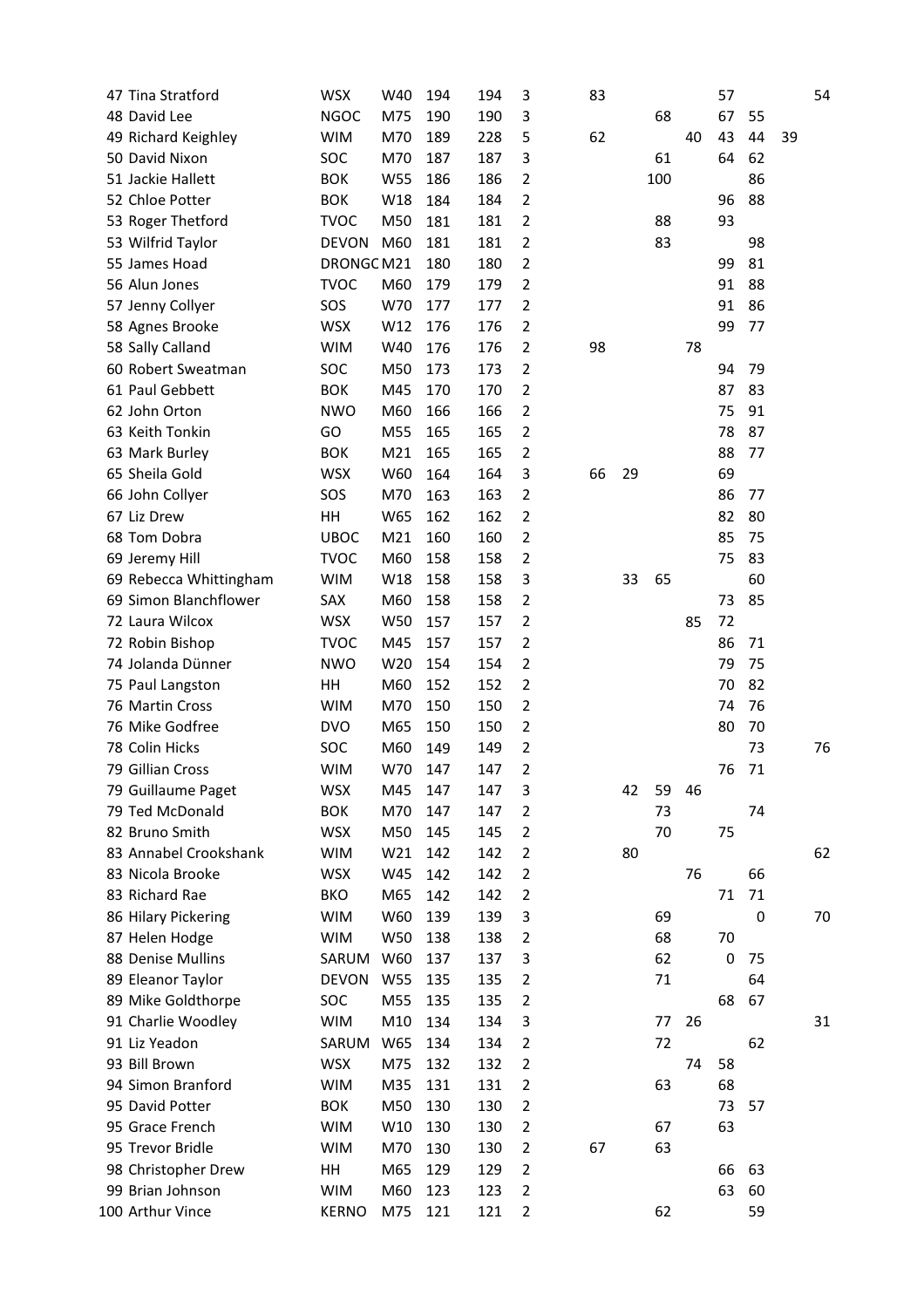| 100 Marcus White         | SOC          | M45        | 121 | 121 | $\overline{2}$ | 65 |    |     |    |     |     | 56 |
|--------------------------|--------------|------------|-----|-----|----------------|----|----|-----|----|-----|-----|----|
| 102 Brian Hodge          | <b>WIM</b>   | M50        | 120 | 120 | 2              |    |    | 58  |    | 62  |     |    |
| 103 Arthur Brooke        | <b>WSX</b>   | M10        | 119 | 119 | 2              |    |    |     | 19 |     | 100 |    |
| 104 John Marsh           | SO           | M45        | 116 | 116 | 2              |    |    |     |    | 63  | 53  |    |
| 105 Alan Yeadon          | SARUM        | M75        | 115 | 115 | 2              |    |    | 62  |    |     | 53  |    |
| 106 Kath Dean            | <b>WSX</b>   | W45        | 114 | 114 | $\overline{2}$ | 66 |    |     |    |     |     | 48 |
| 107 Liz Lockton          | <b>WSX</b>   | <b>W55</b> | 112 | 112 | 3              | 76 | 36 | 0   |    |     |     |    |
| 108 Christine Vince      | <b>KERNO</b> | W60        | 108 | 108 | 2              |    |    | 55  |    |     | 53  |    |
| 109 Katharine Hill       | <b>TVOC</b>  | <b>W55</b> | 102 | 102 | 2              |    |    |     |    | 50  | 52  |    |
| 110 Jim Graham           |              | M60        | 101 | 101 | $\overline{2}$ | 59 |    |     |    |     |     | 42 |
| 111 Aimee Darley         | GO           | W12        | 100 | 100 | 1              |    |    |     |    | 100 |     |    |
| 111 Alexander Buck       | SARUM        | M16        | 100 | 100 | 1              |    |    | 100 |    |     |     |    |
| 111 Ben Stevens          | <b>DEVON</b> | M14        | 100 | 100 | 1              |    |    | 100 |    |     |     |    |
| 111 Cecilie Andersen     | <b>BOK</b>   | W18        | 100 | 100 | 1              |    |    |     |    |     | 100 |    |
| 111 Finn Robinson        | <b>DEVON</b> | M12        | 100 | 100 | 1              |    |    | 100 |    |     |     |    |
| 111 Jill Green           | <b>DEVON</b> | W70        | 100 | 100 | 1              |    |    | 100 |    |     |     |    |
| 117 Carol Edwards        | <b>TVOC</b>  | <b>W55</b> | 99  | 99  | 1              |    |    |     |    | 99  |     |    |
| 118 Frankie Perren Smart | <b>DEVON</b> | W16        | 98  | 98  | 1              |    |    | 98  |    |     |     |    |
| 119 Harry Fox            | <b>DEVON</b> | M16        | 94  | 94  | 1              |    |    | 94  |    |     |     |    |
| 119 Hugo Twigger         | <b>DEVON</b> | M14        | 94  | 94  | 1              |    |    | 94  |    |     |     |    |
|                          | GO           | W10        |     |     |                |    |    |     |    | 94  |     |    |
| 119 Sarah Darley         |              |            | 94  | 94  | 1              |    |    |     |    |     |     |    |
| 122 Peter Jones          | SN           | M55        | 93  | 93  | 1              |    |    |     |    |     | 93  |    |
| 122 Reuben Vasey         | <b>DEVON</b> | M14        | 93  | 93  | 1              |    |    | 93  |    |     |     |    |
| 124 Clive Hallett        | <b>BOK</b>   | M50        | 92  | 92  | 1              |    |    |     |    |     | 92  |    |
| 125 Harry Jamieson       | <b>DEVON</b> | M16        | 91  | 91  | 1              |    |    | 91  |    |     |     |    |
| 125 John Cook            | <b>WSX</b>   | M55        | 91  | 91  | 1              |    |    |     |    | 91  |     |    |
| 125 Martin Wilson        | <b>BKO</b>   | M65        | 91  | 91  | 1              |    |    |     |    | 91  |     |    |
| 125 Tom Snow             | <b>DEVON</b> | M16        | 91  | 91  | 1              |    |    | 91  |    |     |     |    |
| 125 Tony Ludford         | <b>BADO</b>  | M70        | 91  | 91  | 1              |    |    |     |    | 91  |     |    |
| 130 Chris Turner         | <b>WIM</b>   | M50        | 90  | 90  | 1              |    |    |     | 90 |     |     |    |
| 130 Marion Payne-Bird    | GO           | <b>W55</b> | 90  | 90  | 1              |    |    |     |    | 90  |     |    |
| 130 Roger Hills          | <b>WIM</b>   | M80        | 90  | 90  | 1              |    |    |     | 90 |     |     |    |
| 133 Obbie Fox            | <b>DEVON</b> | M14        | 89  | 89  | 1              |    |    | 89  |    |     |     |    |
| 133 Oliver O'Brien       | <b>DEVON</b> | M16        | 89  | 89  | 1              |    |    | 89  |    |     |     |    |
| 133 Rachel Perry         | SARUM        | W21        | 89  | 89  | $\overline{2}$ |    |    |     |    | 53  |     | 36 |
| 136 Eddie Harwood        | <b>MOR</b>   | M60        | 88  | 88  | 2              |    |    |     |    | 0   | 88  |    |
| 136 Ian Ditchfield       | MV           | M55        | 88  | 88  | 1              |    |    |     |    |     | 88  |    |
| 138 Ben Chesters         | SARUM        | M35        | 86  | 86  | 1              |    |    | 86  |    |     |     |    |
| 138 Charles Daniel       | <b>BOK</b>   | M55        | 86  | 86  | 1              |    |    | 86  |    |     |     |    |
| 138 Jaime Mayol          | <b>WIM</b>   | M21        | 86  | 86  | 2              |    |    |     |    | 47  | 39  |    |
| 141 Keith Henderson      | <b>WIM</b>   | M70        | 85  | 85  | 1              |    |    | 85  |    |     |     |    |
| 141 Mark Saunders        | <b>BKO</b>   | M35        | 85  | 85  | 1              |    |    |     |    | 85  |     |    |
| 141 Robert Lines         | SO           | M50        | 85  | 85  | 1              |    |    |     |    | 85  |     |    |
| 144 Jane Forrest         | <b>BOK</b>   | W21        | 84  | 84  | 1              |    |    |     |    | 84  |     |    |
| 145 Jenny Bray           | SN           | W60        | 83  | 83  | 1              |    |    |     |    |     | 83  |    |
| 145 Richard Barrett      | <b>BAOC</b>  | M45        | 83  | 83  | 1              |    |    |     |    |     | 83  |    |
| 147 Brian Pearson        | QO           | M55        | 81  | 81  | 1              |    |    | 81  |    |     |     |    |
| 148 Richard Arman        | <b>WSX</b>   | M85        | 80  | 80  | 1              |    |    |     |    | 80  |     |    |
| 148 Tommi Grover         | <b>BOK</b>   | M35        | 80  | 80  | 1              |    |    |     |    | 80  |     |    |
| 150 Jean Payne           | <b>DEE</b>   | W60        | 79  | 79  | 1              |    |    |     |    | 79  |     |    |
| 151 Diane Leakey         | <b>SLOW</b>  | W55        | 78  | 78  | 1              |    |    |     |    | 78  |     |    |
| 151 Jeff Butt            | SARUM        | M50        | 78  | 78  | 1              |    |    | 78  |    |     |     |    |
| 151 Philip Gristwood     | MV           | M65        | 78  | 78  | 1              |    |    |     |    |     | 78  |    |
| 151 Sam Scott            | <b>BAOC</b>  | M21        | 78  | 78  | 1              |    |    |     | 78 |     |     |    |
|                          |              |            |     |     |                |    |    |     |    |     |     |    |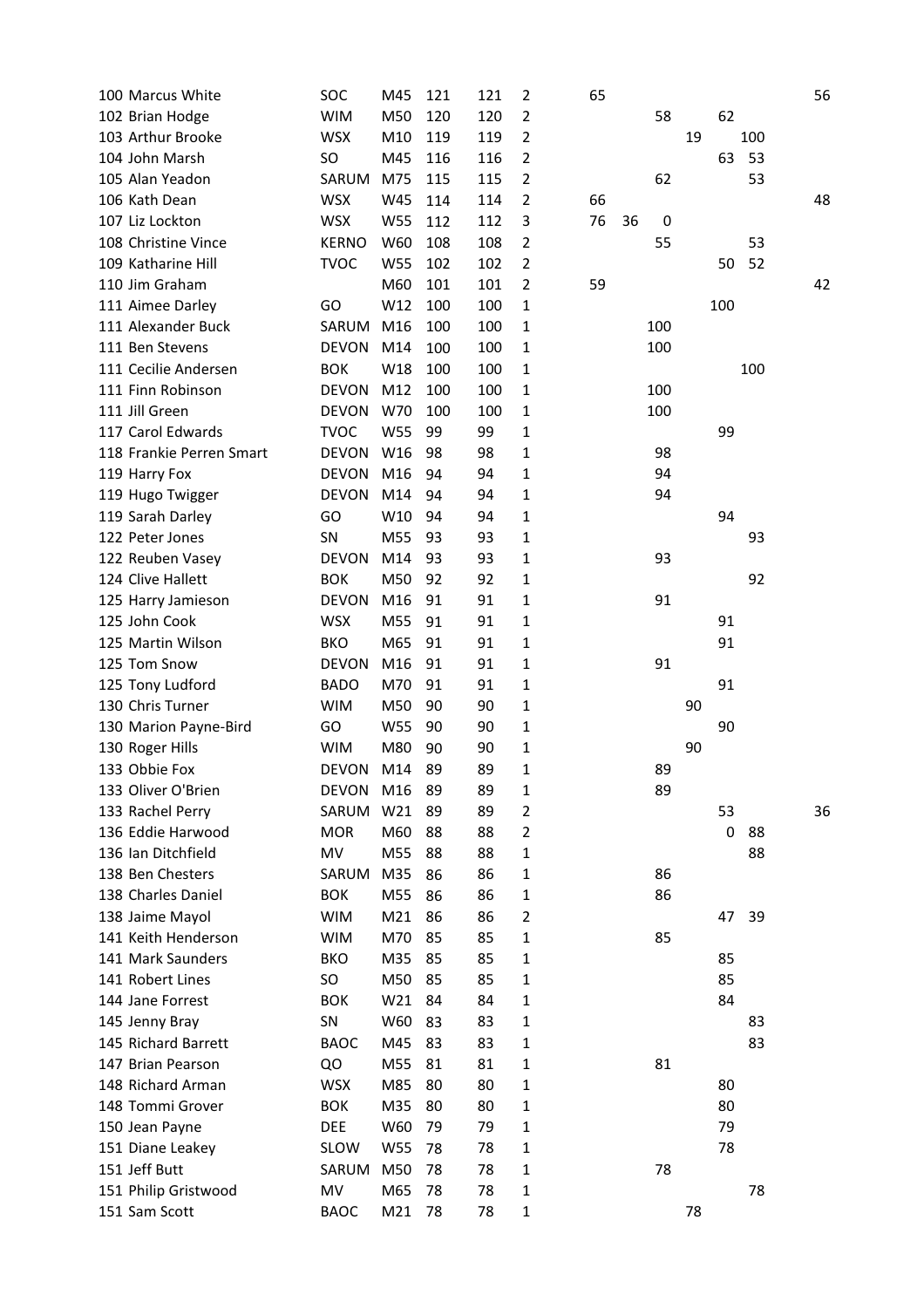| 151 Thomas Butt                       | SARUM         | M21             | 78 | 78 | 1      |    | 78 |    |    |    |
|---------------------------------------|---------------|-----------------|----|----|--------|----|----|----|----|----|
| 156 Alex Gilbert                      | <b>WIM</b>    | M <sub>21</sub> | 77 | 77 | 2      | 45 |    |    |    | 32 |
| 156 Catherine Galvin                  | LOK           | W50             | 77 | 77 | 1      |    |    |    | 77 |    |
| 156 Steve Brockbank                   | <b>DFOK</b>   | M65             | 77 | 77 | 1      |    |    |    | 77 |    |
| 159 Ian Wilson                        | LEI           | M45             | 76 | 76 | 1      |    |    | 76 |    |    |
| 159 Robin Smith                       | SOC           | M60             | 76 | 76 | 1      |    |    |    | 76 |    |
| 159 Yvonne Hodson                     | <b>TVOC</b>   | W65             | 76 | 76 | 1      |    |    | 76 |    |    |
| 162 Sam Kneath                        | <b>DEVON</b>  | M14             | 75 | 75 | 1      |    | 75 |    |    |    |
| 162 Sean Rowe                         | <b>DEVON</b>  | M18             | 75 | 75 | 1      |    | 75 |    |    |    |
| 164 Alan Leakey                       | SLOW          | M60             | 73 | 73 | 1      |    |    | 73 |    |    |
| 164 George Reeves                     | <b>TT AUS</b> | M75             | 73 | 73 | 1      |    |    | 73 |    |    |
| 164 Mikhail Gryaznevich               | <b>TVOC</b>   | M60             | 73 | 73 | 1      |    |    | 73 |    |    |
| 164 Oliver Godley                     | <b>DEVON</b>  | M14             | 73 | 73 | 1      |    | 73 |    |    |    |
| 168 Tina Woodley                      | <b>WIM</b>    | W40             | 72 | 72 | 2      |    | 45 |    |    | 27 |
| 169 Alison Reynolds                   | <b>DEVON</b>  | W45             | 71 | 71 | 1      |    |    |    | 71 |    |
| 169 Bryan Smith                       | <b>DEVON</b>  | M60             | 71 | 71 | 1      |    |    | 71 |    |    |
| 169 Di Tilsley                        | <b>WIM</b>    | W60             | 71 | 71 | 1      |    |    |    | 71 |    |
| 169 Hazel Cutler                      | SARUM         | W18             | 71 | 71 | 1      |    | 71 |    |    |    |
| 169 Michael Hallett                   | <b>BOK</b>    | M18             | 71 | 71 | 1      |    |    |    | 71 |    |
| 169 Ruth Rhodes                       | SO.           | W70             | 71 | 71 | 1      |    |    |    | 71 |    |
| 175 Paul Fox                          | SN            | M50             | 70 | 70 | 1      |    |    |    | 70 |    |
|                                       | <b>DEVON</b>  | M70             | 69 | 69 |        |    |    |    | 69 |    |
| 176 Alan Simpson<br>176 Kevin Bracher | SOC           | M60             | 69 | 69 | 1<br>1 |    |    |    |    | 69 |
|                                       |               |                 |    |    |        |    |    |    |    |    |
| 176 Mike Dawson                       | <b>WSX</b>    | M65             | 69 | 69 | 1      |    | 69 |    |    |    |
| 176 Zoe Paget                         | <b>WSX</b>    | W12             | 69 | 69 | 1      |    | 69 |    |    |    |
| 180 Jan Travnicek                     | <b>TVOC</b>   | M40             | 68 | 68 | 1      |    |    | 68 |    |    |
| 180 Jon Darley                        | GO            | M45             | 68 | 68 | 1      |    |    | 68 |    |    |
| 182 Andrew Reynolds                   | <b>DEVON</b>  | M45             | 67 | 67 | 1      |    |    |    | 67 |    |
| 182 Barbara Davidson                  | SOC           | W65             | 67 | 67 | 1      |    |    |    |    | 67 |
| 182 Catherine Slade                   | SAX           | W35             | 67 | 67 | 1      |    |    | 67 |    |    |
| 185 Cloe Paget                        | <b>WSX</b>    | W12             | 66 | 66 | 1      |    | 66 |    |    |    |
| 185 Phil Warry                        | <b>BOK</b>    | M60             | 66 | 66 | 1      |    |    |    | 66 |    |
| 187 Alan Blanchflower                 | <b>IND</b>    | M21             | 65 | 65 | 1      |    |    | 65 |    |    |
| 187 Andrew Rowe                       | <b>POTOC</b>  | M35             | 65 | 65 | 1      |    |    | 65 |    |    |
| 187 Edward Stott                      | SLOW          | M <sub>21</sub> | 65 | 65 | 1      |    |    | 65 |    |    |
| 187 Mark Lockett                      | <b>KERNO</b>  | M40             | 65 | 65 | 1      |    |    | 65 |    |    |
| 187 Rachel Potter                     | <b>BOK</b>    | W14             | 65 | 65 | 1      |    |    |    | 65 |    |
| 187 Tim Keogh                         | MV            | M50             | 65 | 65 | 1      |    |    | 65 |    |    |
| 193 Mike Bray                         | SN            | M60             | 64 | 64 | 1      |    |    |    | 64 |    |
| 193 Nikolay Kolev                     | <b>TVOC</b>   | M50             | 64 | 64 | 1      |    |    | 64 |    |    |
| 195 Roger Pleasant                    | SOC           | M65             | 63 | 63 | 1      |    |    |    |    | 63 |
| 195 Serena Ludford                    | <b>BADO</b>   | W50             | 63 | 63 | 1      |    |    | 63 |    |    |
| 197 Jamie Hicks                       | <b>SOC</b>    | M20             | 61 | 61 | 1      |    |    |    | 61 |    |
| 197 Jon Wheatcroft                    | <b>TVOC</b>   | M60             | 61 | 61 | 1      |    |    | 61 |    |    |
| 199 Angela Darley                     | GO            | W40             | 60 | 60 | 1      |    |    | 60 |    |    |
| 199 Edward Lines                      | SO            | M18             | 60 | 60 | 1      |    |    | 60 |    |    |
| 201 Patrick Staunton                  | <b>WIM</b>    | M21             | 59 | 59 | 1      |    |    |    |    | 59 |
| 201 Robin Walker                      | <b>BOK</b>    | M75             | 59 | 59 | 1      |    |    |    | 59 |    |
| 203 Andrew Howard                     | <b>WIM</b>    | M40             | 57 | 57 | 1      |    |    |    |    | 57 |
| 203 Annie Andonova                    | <b>TVOC</b>   | W21             | 57 | 57 | 1      |    |    | 57 |    |    |
| 203 Spenlove-Brown Spenlove-BI QO     |               | M70             | 57 | 57 | 1      |    |    |    | 57 |    |
| 206 Elizabeth Reynolds                | <b>WIM</b>    | W21             | 56 | 56 | 1      |    |    |    | 56 |    |
| 206 John Symonds                      | <b>BOK</b>    | M70             | 56 | 56 | 1      |    |    | 56 |    |    |
| 206 Jose Stanley                      | <b>WIM</b>    | W65             | 56 | 56 | 1      |    |    |    | 56 |    |